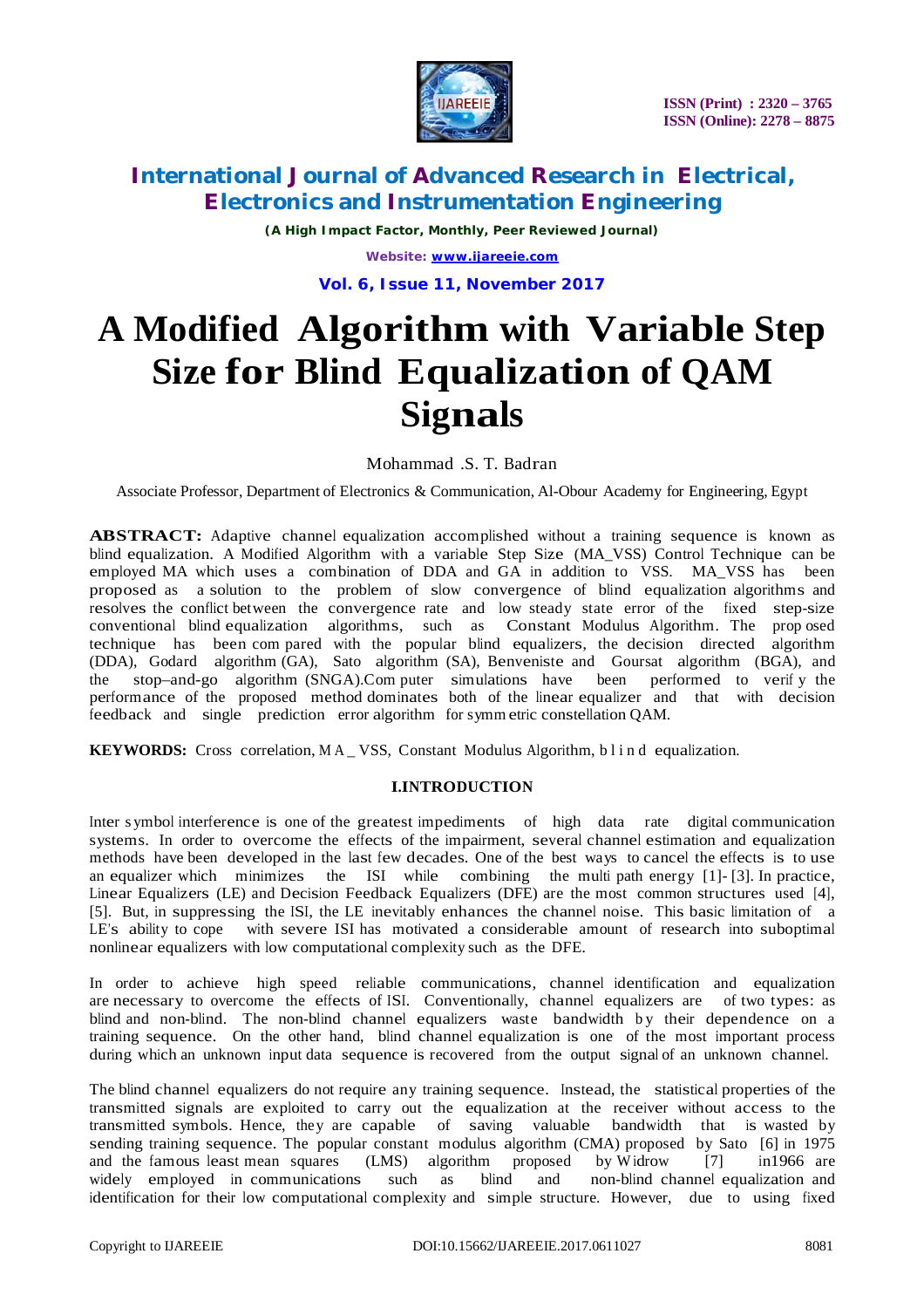

# **International Journal of Advanced Research in Electrical, Electronics and Instrumentation Engineering**

*(A High Impact Factor, Monthly, Peer Reviewed Journal)*

*Website: [www.ijareeie.com](http://www.ijareeie.com)*

### **Vol. 6, Issue 11, November 2017**

step size, the CMA and LMS algorithms suffer from a conflict between convergence rate and steady-state error. A larger step size can speed up the convergence rate, but at the sam e time it increases the steadystate error. A sm aller step size can decrease the steady- state error, but the convergence rate will be poor. Thus, with the help of proposed technique the performance of the conventional CMA and LMS algorithms have become comparable to other blind adaptive MA\_VSS and Conventional Blind Equalization.

Simulation results have shown that the proposed MA\_VSS algorithm perform better than the conventional blind equalizers. The rest of the paper is organized as follows: The following section summ arizes the Conventional Blind Equalization. Section 3 explains the proposed algorithm for blind equalization. Computer Simulation results obtained in Section 4, and finally, the paper is concluded in Section 5.

#### **II.CONVENTION AL BLIND EQU ALIZATION**

The sampled input to the equalizer  $x(n)$  as shown in Fig.1, it may be expressed as:

$$
x(n) = \sum_{k=-L_1}^{L_2} h_k(n)a(n-k) + \eta(n) \tag{1}
$$

Where  $a(n)$  is the data s ymbol that was transmitted assumed to be independent and identically distributed (IID) quadrature amplitude modulated (QAM) source and  $\eta(n)$  is zero mean white Gaussian noise independent of a(n). The channel h (n) is modelled as a complex finite impulse response filter with an order  $L_1+L_2+1$ .

$$
y_o(n) = \sum_{k=-M_1}^{M_2} w_k(n)x(n-k)
$$
 (2)

The equalizer taps are updated, using the adaptation algorithm for the linear equalizer (LE) as the following form:

$$
w(n+1) = w(n) + \mu_f e(n) \chi^*(n) \qquad (3)
$$

**Where** 

$$
w(n) = [w_{\text{MI}}(n), \dots, w_{\text{M2}}(n)]^T
$$

is the coefficient vector of the  $(M_1+M_2+1)$ <sup>th</sup> order of LE,  $X^*$  (n) is the corresponding input vector, e(n) is the error signal [11] and  $\mu$ <sub>f</sub> is the step size parameter given by [11] :

$$
\mu f = .001 / E[|a(n)|^4]
$$
 (4)

The adaptation of the equalizer taps is carried out by minimizing the m ean square value (MSE) of the difference between the equalizer output and the slicer output. When compared to conventional equalizers which employ the least mean square algorithm LMS to update their taps, blind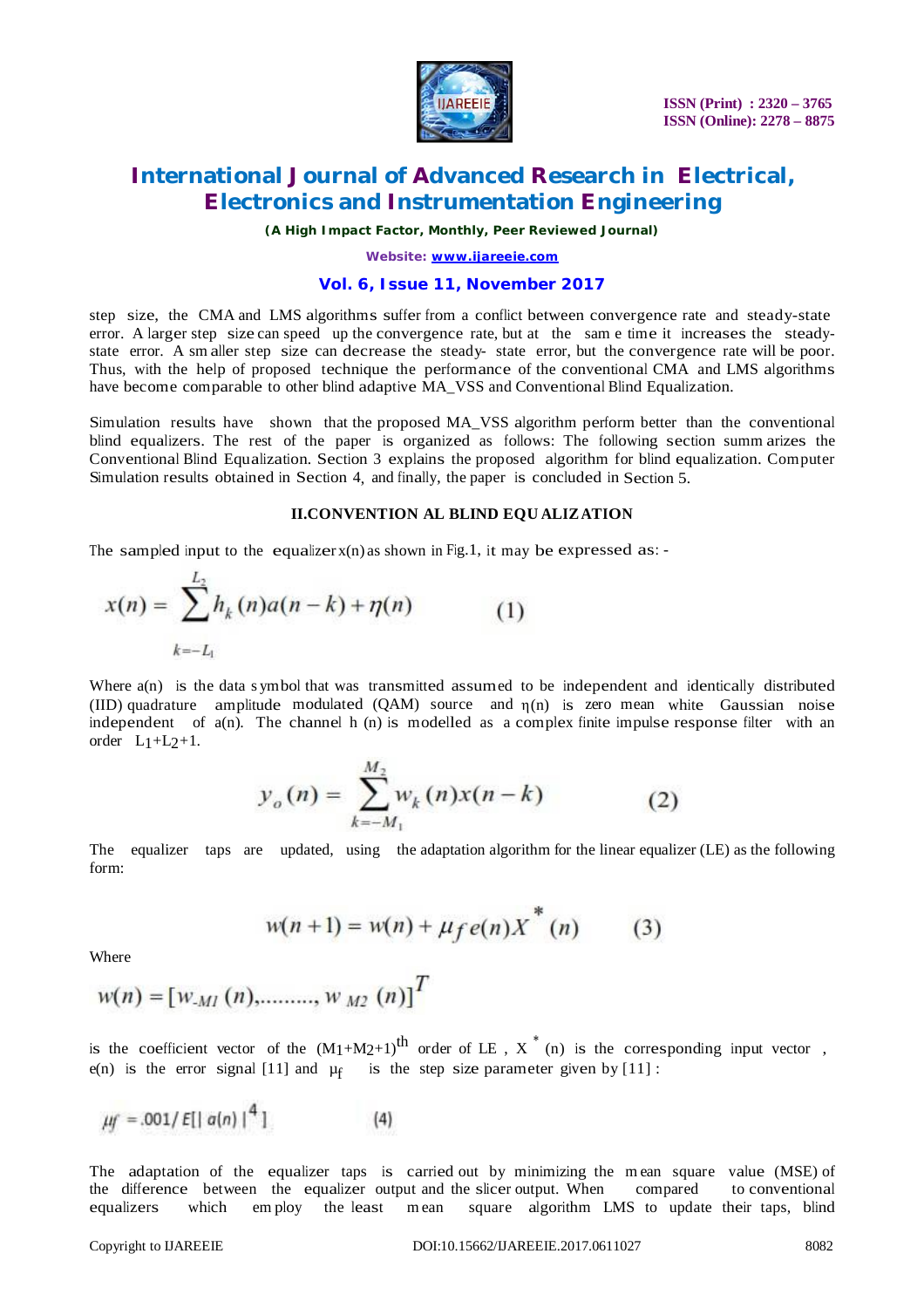

# **International Journal of Advanced Research in Electrical, Electronics and Instrumentation Engineering**

*(A High Impact Factor, Monthly, Peer Reviewed Journal)*

*Website: [www.ijareeie.com](http://www.ijareeie.com)*

#### **Vol. 6, Issue 11, November 2017**

equalization algorithms converge very slowly.

The decision directed algorithm (DDA), Godard algorithm (GA), Sato algorithm (SA), Benveniste and Goursat algorithm (BGA), are examples of Blind equalization techniques. The error signal for each algorithm is defined as in [12]-[17]: -

$$
e_{DDA}(\mathbf{n}) = y_O(n) - \mathbf{A}(n) \tag{5}
$$

$$
e_{S,i}(n) = [y_{OI}(n) - \mu f \ sgn \ (y_{OI}(n)) ]
$$
  
+ j [y\_{OI}(n) - \mu f \ sgn \ (y\_{OI}(n)) ] \t(6)

$$
e_{G,4}(n) = [\ |y_O(n)|^2 - R \ ] \ y_O(n) \tag{7}
$$

$$
e_{BG_4}(n) = K_1 (e_{DD_4}(n)) + K_2 |e_{DD_4}(n)| (e_{S_4}(n))
$$
 (8)

$$
e_{SNGA}(n) = \begin{cases} e_{DDA}(n) & A=1, B=1\\ \text{Real } (e_{DDA}(n)) & A=1, B=0\\ \text{Img } (e_{DDA}(n)) & A=0, B=1\\ 0 & \text{otherwise} \end{cases}
$$
(9)

where  $\hat{a}(n)$  is the slicer output,  $y_{0}r(n)$  and  $y_{0}i(n)$  are the real and imaginary parts of  $y_0$  (n) respectively,  $K_1$  and  $K_2$  are constants, R is the modulus defined in [12] and A,B are parameters defined as :

$$
A = \begin{cases} 1 & \text{if sign} \{ Real (e_{DD,i}(n)) \} = sign \{ Real (e_{S,i}(n)) \} \\ 0 & \text{otherwise} \end{cases}
$$
  

$$
B = \begin{cases} 1 & \text{if sign} \{ Imp (e_{DD,i}(n)) \} = sign \{ Imp (e_{S,i}(n)) \} \\ 0 & \text{otherwise} \end{cases}
$$
  
(10)

#### **III. THE PROPOSED ALGORITHM MA\_VSS**

The Conventional Blind Equalizers exhibit very slow conver gence rates when com pared to algorithms employed in conventional data equalization schemes. So, we introduce the proposed algorithm for blind equalization (MA\_VSS) is two algorithms in one algorithm, the first algorithm called a modified algorithm MA [18] uses a combination of DDA and GA depending on the absolute value of the error signal for each algorithm, and the second is a variable step size algorithm VSS [19] which based on cross correlation of channel output and error signal as shown as in figure 2.

In figure 2, blind equalization algorithm MA\_VSS box has two modules MA and VSS, MA module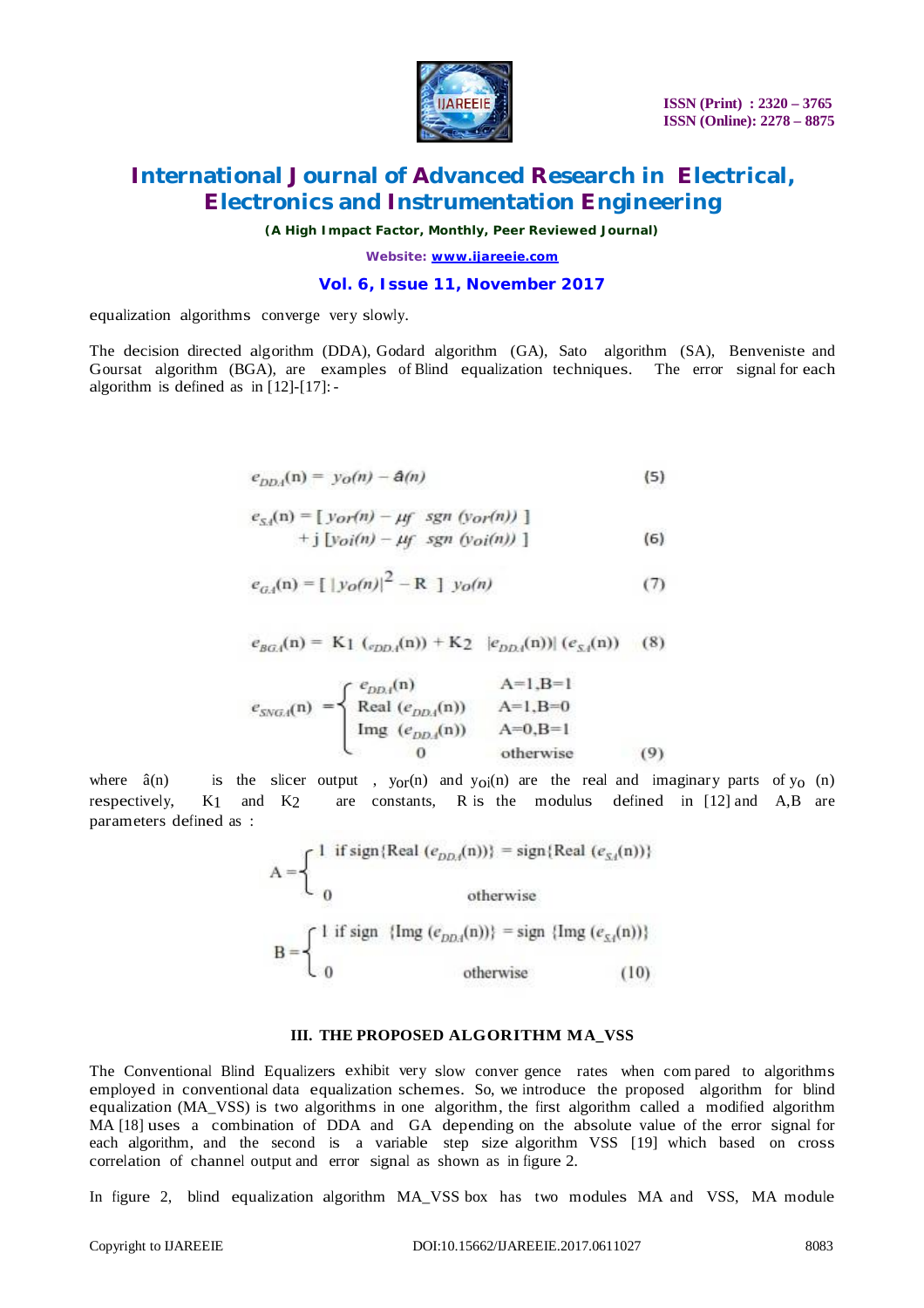

# **International Journal of Advanced Research in Electrical, Electronics and Instrumentation Engineering**

*(A High Impact Factor, Monthly, Peer Reviewed Journal)*

*Website: [www.ijareeie.com](http://www.ijareeie.com)*

#### **Vol. 6, Issue 11, November 2017**

has two techniques one decision device technique to decide any mode (DAA/GA) will be use, the second is error calculation technique to calculate the error value for the decided mode,  $e_{\text{MA}}$  (n) , and the other module is variable step size (VSS) to determine the suitable step size will be use.

The MA operates in two modes, DD mode and GA mode [18], The equalizer taps are updated, using the error signal for MA according to equation (11) as defined below:

$$
e_{M4} \ (n) = \begin{cases} e_{DD4} \ (n) \text{ if } \ |e_{DD4} \ (n) | \geq | e_{GA} \ (n) | \\ \text{DD mode} \\ e_{M4} \ (n) \text{ if } \ |e_{DD4} \ (n) | \leq | e_{GA} \ (n) | \\ \text{GA mode} \end{cases}
$$
 (11)

where  $| \cdot |$  is the absolute value

The w(n) box is the adaptation algorithm for the proposed equalizer as defined below:

$$
w(n + 1) = w(n) + \mu_f(n) e_{M,1}(n) X^*(n)
$$
 (12)

Variable Step Size (VSS) for constant modulus algorithms VSS-CMA have been used extensively in blind adaptive filtering to improve the performance of the fixed step size conventional CMA. The VSS-LMS algorithms are explained in detail in [9], [10].VSS-CMA [8] uses the autocorrelation be  $e^{\hat{}}(n)$ and  $e^{n-1}$ , parameter. In this way, the algorithm can effectively maintain a reasonable immunity to uncorrelated additive noise. To update the variable step size, Xiong's approach [8] considers the square of the error signal autocorrelation estimate obtained through a low- pass filter given by:-

$$
c(n) = \alpha c(n-1) + (1-\alpha) e^{n}(n) e^{n}(n-1)
$$
 (13)  

$$
c(n) = \alpha c(n-1) + (1-\alpha) e_{M+1}(n) e_{M+1}(n-1)
$$
 (14)

Where

c(n) is the estimate value of autocorrelation of error signal and  $\alpha$  is positive control parameter. The setting of the step size parameter is

|             | For VSS-CMA: $\mu(n) = \beta c2(n)$ | (15) |
|-------------|-------------------------------------|------|
| For MA VSS: | $\mu f(n) = \beta c2(n)$            | (16) |

where  $\beta$  is a scale factor used for controlling the bounds of the step size  $\mu f(n)$ . The block diagram of the MA\_VSS algorithm based on cross correlation between channel output x(n ) and error signal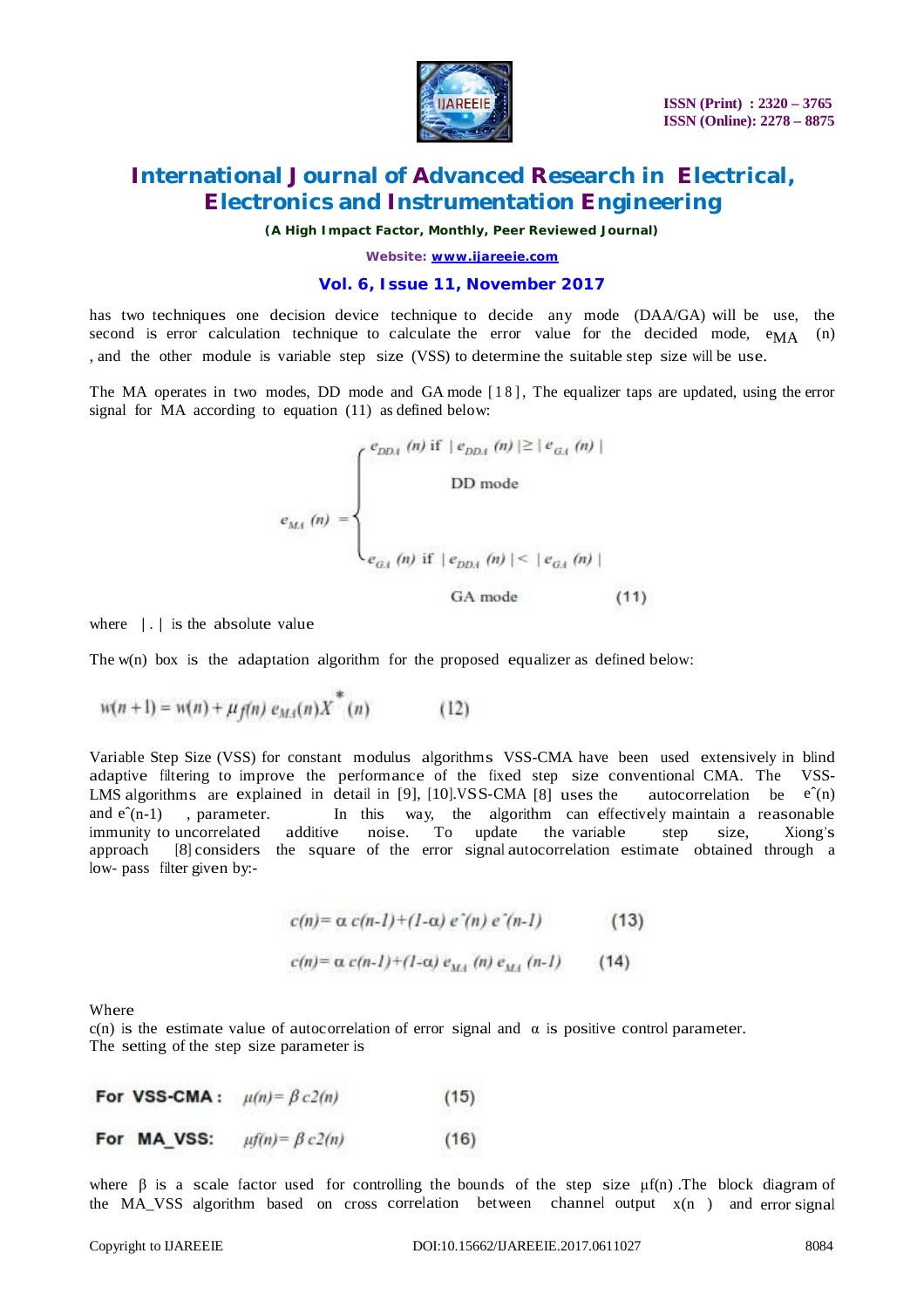

# **International Journal of Advanced Research in Electrical, Electronics and Instrumentation Engineering**

*(A High Impact Factor, Monthly, Peer Reviewed Journal)*

*Website: [www.ijareeie.com](http://www.ijareeie.com)*

#### **Vol. 6, Issue 11, November 2017**

eMA (n) is given in The proposed method, considers the cross correlation function between the channel output and error signal, improving the convergence spee d and performance. Moreover, the proposed method provides both noise and ISI immunity since the channel output signal includes both ISI and noise information.

#### **IV. COMPUTER SIMULATION RESULTS**

In this section, simulation results are illustrated to verify the performance of the proposed MA\_VSS. The simulation studies have composed of the studies is performed using the blind channel equalization. The simulation studies of the blind channel equalizers are performed via 1000 Monte Carlo type iterations using the QAM modulation. The step size parameters were limited to 0.1and 5E-5 for conventional LMS algorithm. Positive control parameters,  $\beta$  was equal to 0.995,  $\alpha$  was equal to 0.822 for the proposed VSS-CMA. The proposed algorithm MA was applied to a 16- QAM system . The parameters used in the simulation are:-

Channel no.1:  $h_1(\ell) = (0.1632+j0.2056), (-0.9491+j0.1524),(1),(0.2393-j0.0077),$ 

Channel no.2:  $h_2$  ( $\ell$ ) = (-0.9491+j0.1524), ( 0.1632+j0.2056), (1),( -j0.0077+0.2393),for  $\ell$  = -2,-1,0,1, and M1=M2=N=15.

Fig.1 depicts a simplified model for the equalizer.



Fig.1. Simplified equalizer

Figure 2, shows a blind equalization algorithm MA\_VSS



Fig.2. the proposed algorithm MA\_VSS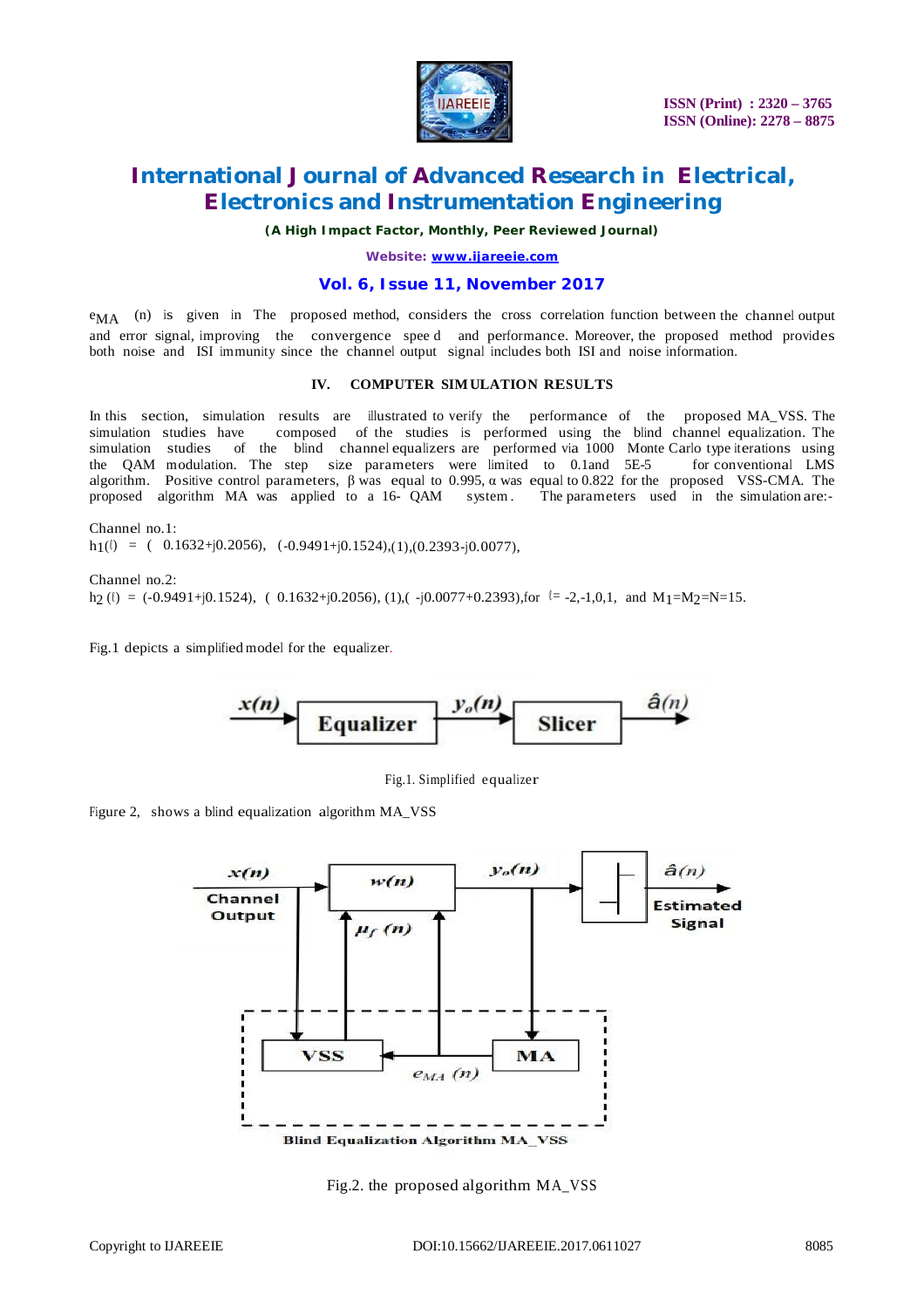

# **International Journal of Advanced Research in Electrical, Electronics and Instrumentation Engineering**

*(A High Impact Factor, Monthly, Peer Reviewed Journal)*

*Website: [www.ijareeie.com](http://www.ijareeie.com)*

### **Vol. 6, Issue 11, November 2017**

Convergence c u r v e s obtained by simulation are depicted in figures  $3 - 7$ . We can conclude that the proposed MA\_VSS converges faster than other equalizers under consideration. Furtherm ore, it proposed MA\_VSS converges faster than other equalizers under has the minimum obtainable MSE. Further improvements are achieved as shown in figures when used the proposed algorithm.

Fig. 3 shows that convergence characteristics for the MA and the conventional equalizer for fixed step size,



Fig.3. convergence characteristicsfor the MA and the conventional equalizer Fig. 4 a n d Fig. 5 show that Comparison between GA and MA for two different channels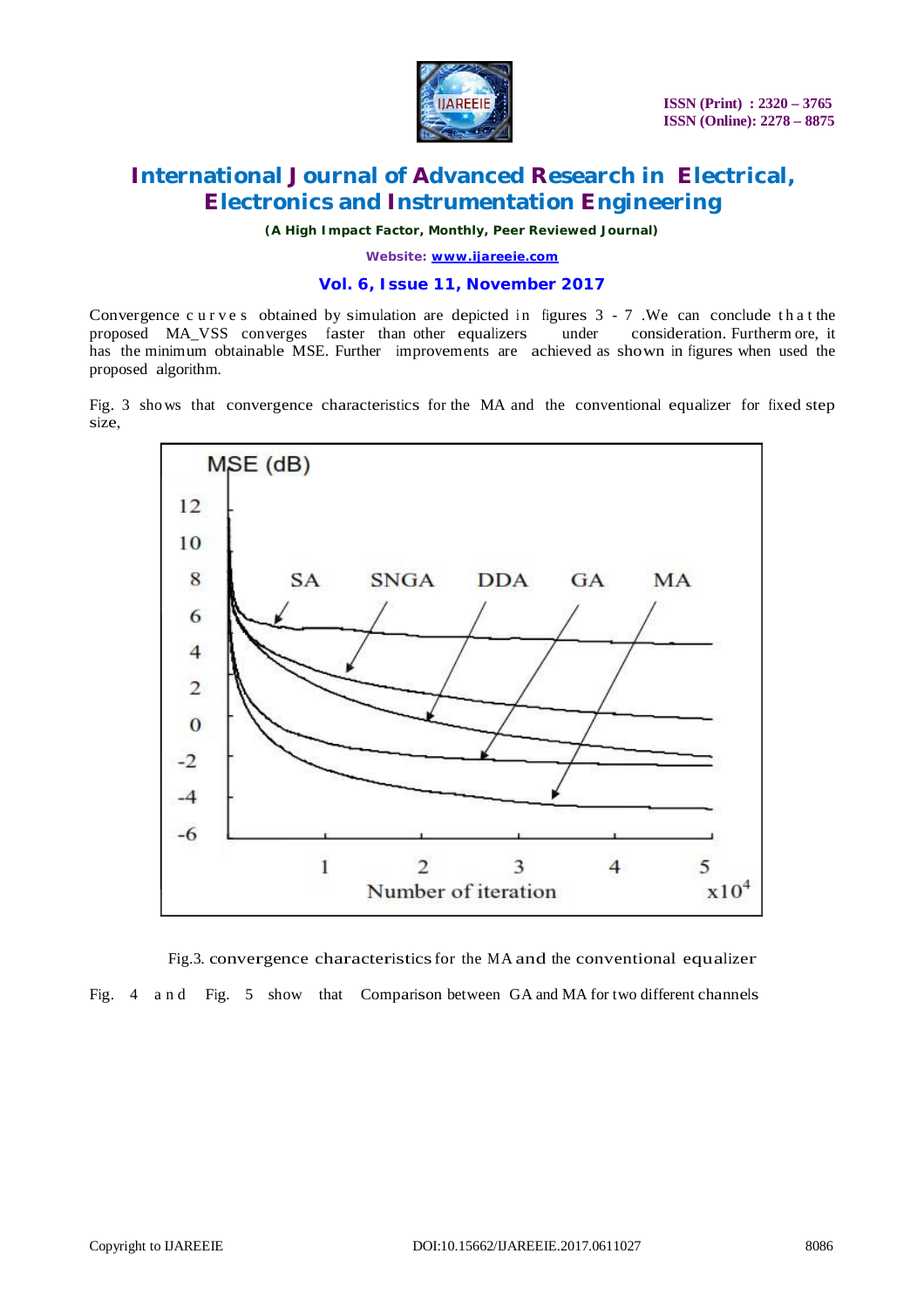

*(A High Impact Factor, Monthly, Peer Reviewed Journal)*

*Website: [www.ijareeie.com](http://www.ijareeie.com)*

### **Vol. 6, Issue 11, November 2017**







Fig.5. Comparison between GA and MA For channel two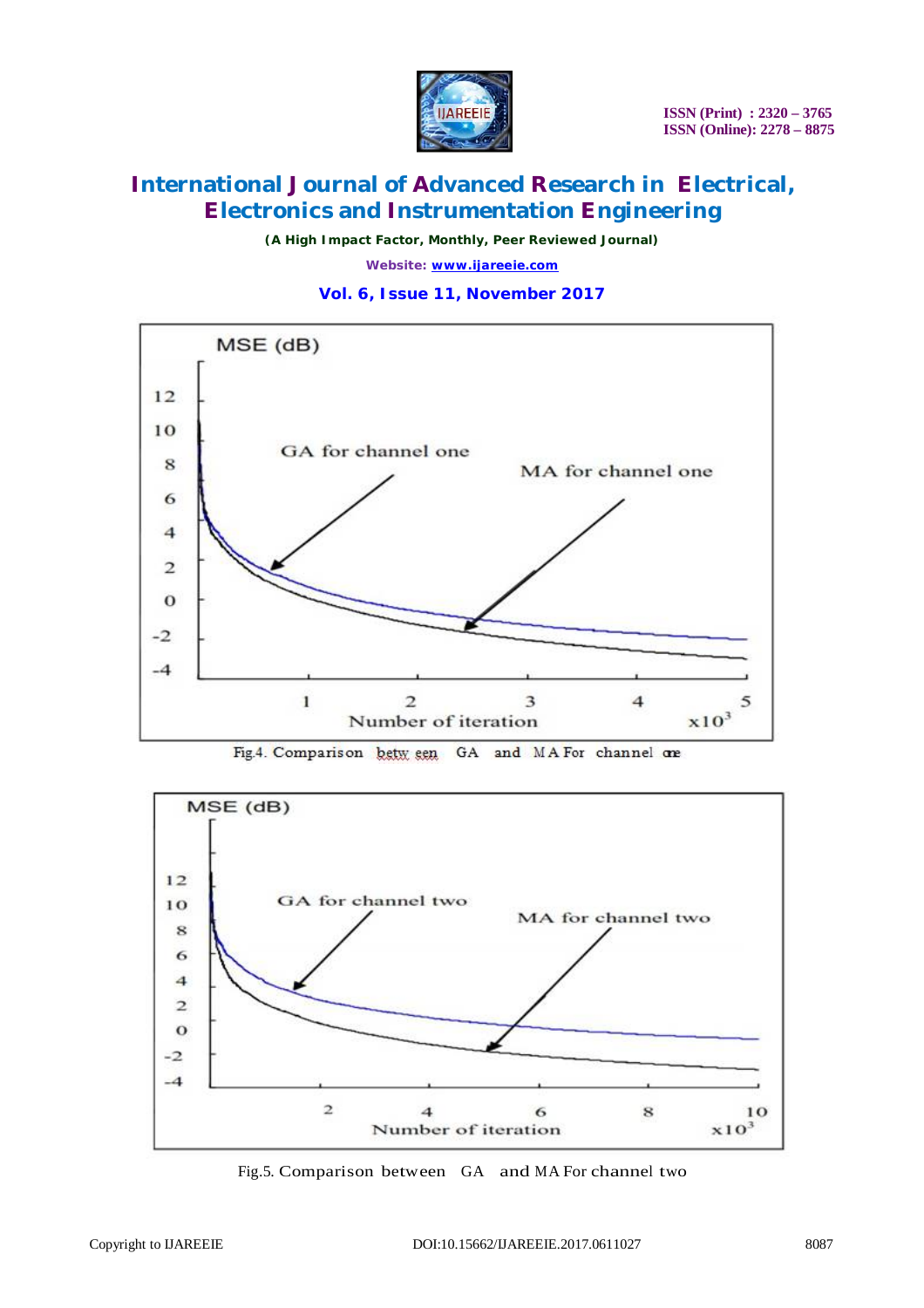

*(A High Impact Factor, Monthly, Peer Reviewed Journal)*

*Website: [www.ijareeie.com](http://www.ijareeie.com)*

### **Vol. 6, Issue 11, November 2017**

Fig. 6 shows that Effect of Increasing Step Size (FSS) on MA algorithm



Fig.6. Effect of Increasing Step Size (FSS) on MA algorithm